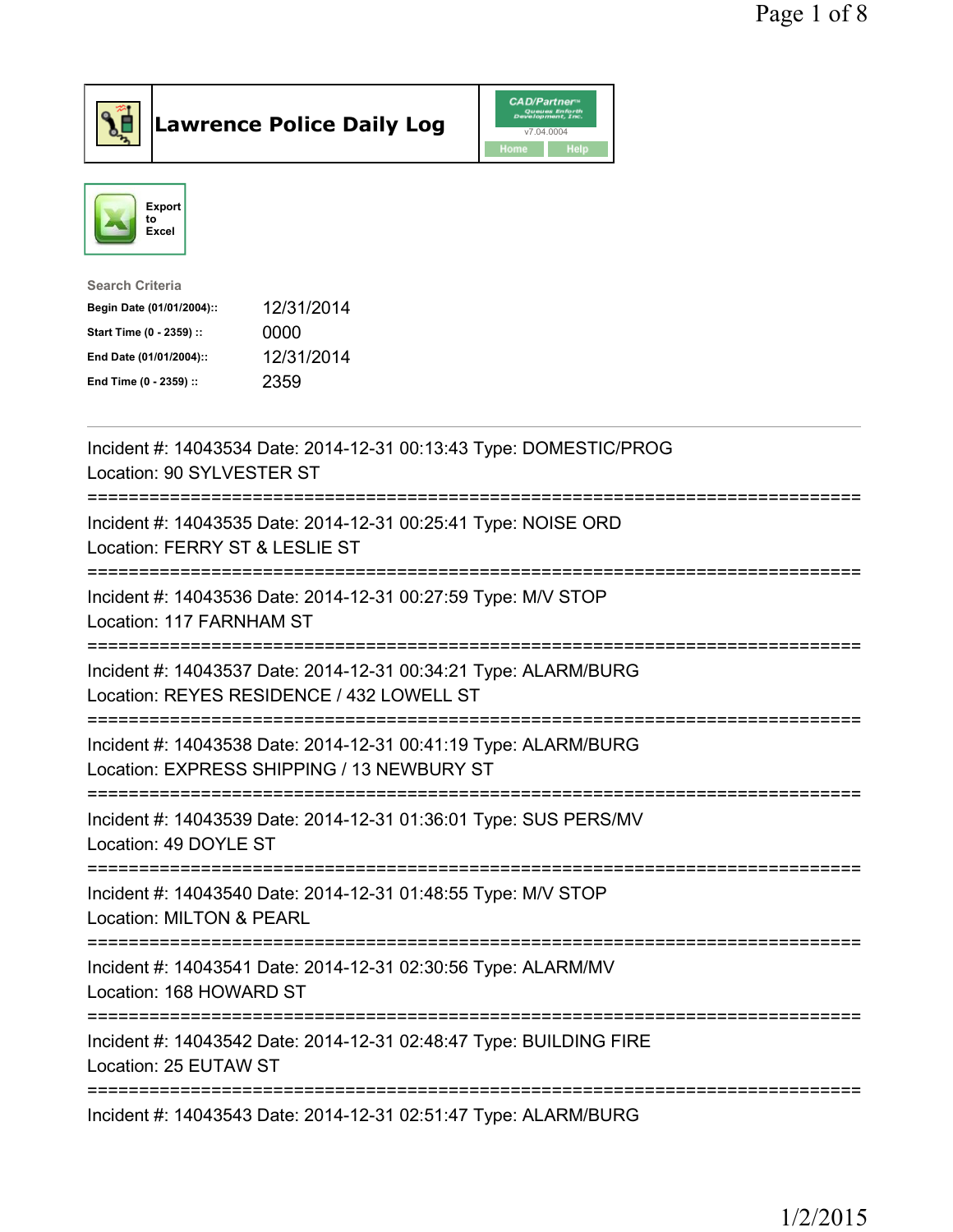| Location: 283 LOWELL ST                                                                                                                |
|----------------------------------------------------------------------------------------------------------------------------------------|
| Incident #: 14043544 Date: 2014-12-31 03:19:28 Type: B&E/PROG<br>Location: 136 HANCOCK ST                                              |
| Incident #: 14043545 Date: 2014-12-31 03:24:15 Type: INVEST CONT<br>Location: 136 HANCOCK ST<br>:======================                |
| Incident #: 14043546 Date: 2014-12-31 03:43:47 Type: ALARM/BURG<br>Location: 120 BROADWAY                                              |
| Incident #: 14043547 Date: 2014-12-31 04:03:02 Type: DOMESTIC/PROG<br>Location: 372 ELM ST #56                                         |
| ===============================<br>Incident #: 14043548 Date: 2014-12-31 04:22:31 Type: LOUD NOISE<br>Location: 542 ANDOVER ST FL 2ND  |
| :=================================<br>Incident #: 14043549 Date: 2014-12-31 05:17:49 Type: ALARM/BURG<br>Location: 45 CAMELLA TEOLI WY |
| :========================<br>Incident #: 14043550 Date: 2014-12-31 05:26:44 Type: ALARMS<br>Location: 615 S UNION ST                   |
| Incident #: 14043551 Date: 2014-12-31 05:41:00 Type: ALARMS<br>Location: 283 LOWELL ST                                                 |
| Incident #: 14043552 Date: 2014-12-31 05:53:41 Type: ALARMS<br>Location: 33 HAMLET ST                                                  |
| Incident #: 14043553 Date: 2014-12-31 06:20:39 Type: DISTURBANCE<br>Location: 25 EUTAW ST                                              |
| Incident #: 14043554 Date: 2014-12-31 06:53:42 Type: FIGHT<br>Location: 135 HOWARD ST                                                  |
| Incident #: 14043555 Date: 2014-12-31 07:50:44 Type: LARCENY/MV/PAST<br>Location: 274 LAWRENCE ST                                      |
| Incident #: 14043556 Date: 2014-12-31 08:24:03 Type: LARCENY/MV/PAST<br>Location: 65 OAK ST                                            |
| :=============================<br>Incident #: 14043557 Date: 2014-12-31 08:36:45 Type: ALARMS<br>Location: NECCO / 360 MERRIMACK ST    |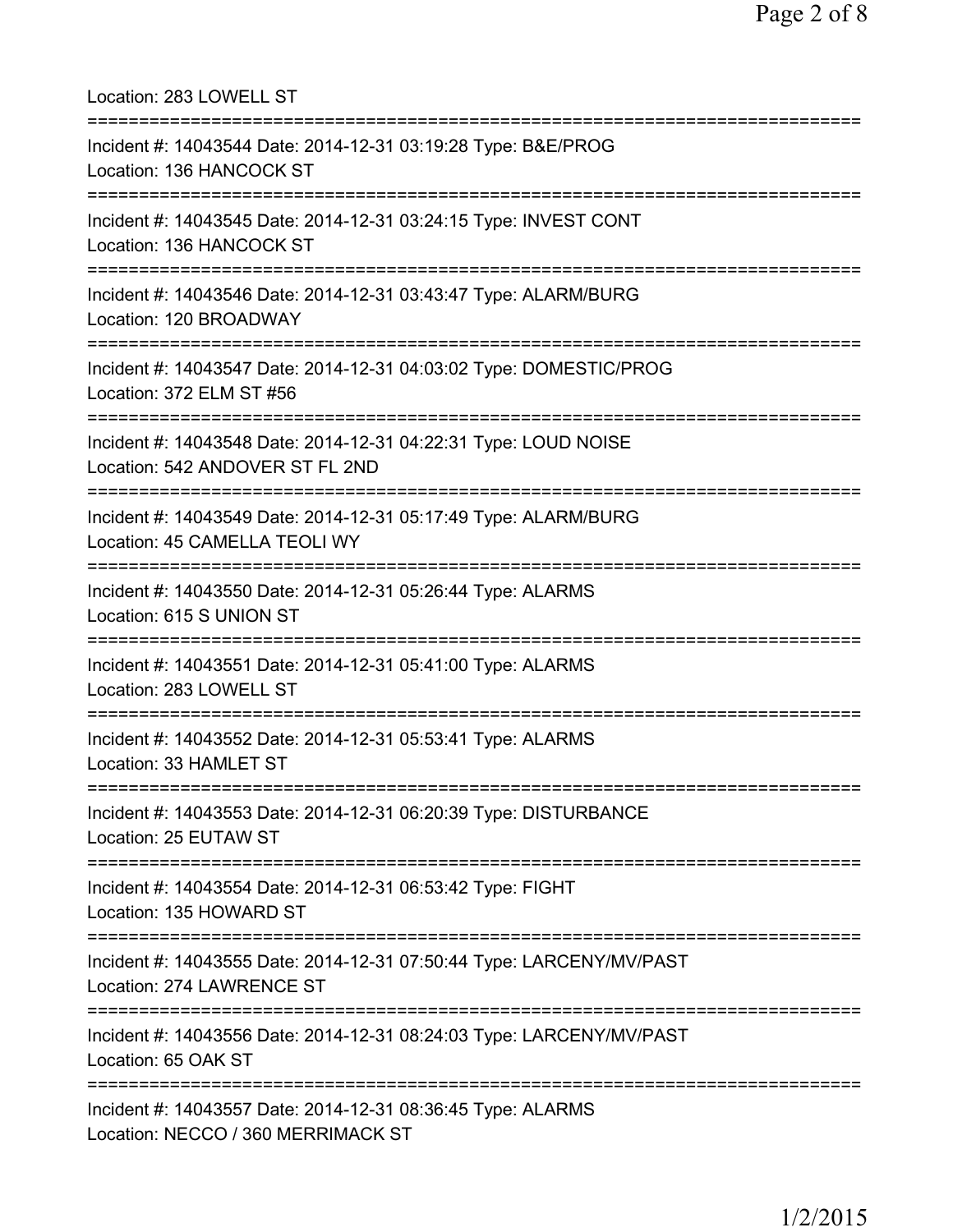| Incident #: 14043558 Date: 2014-12-31 09:03:40 Type: AUTO ACC/NO PI<br>Location: 205 BROADWAY                                              |
|--------------------------------------------------------------------------------------------------------------------------------------------|
| Incident #: 14043559 Date: 2014-12-31 09:21:11 Type: MEDIC SUPPORT<br>Location: 27 KENDALL ST                                              |
| Incident #: 14043560 Date: 2014-12-31 09:31:13 Type: SUICIDE ATTEMPT<br>Location: 280 MERRIMACK ST FL 2                                    |
| Incident #: 14043561 Date: 2014-12-31 09:31:53 Type: ROBBERY ARMED<br>Location: 7-ELEVEN / 703 HAVERHILL ST<br>=========================== |
| Incident #: 14043562 Date: 2014-12-31 09:45:12 Type: MEDIC SUPPORT<br>Location: 105 NEWBURY ST FL 2                                        |
| Incident #: 14043563 Date: 2014-12-31 09:54:26 Type: SUS PERS/MV<br>Location: 50 BROADWAY                                                  |
| Incident #: 14043564 Date: 2014-12-31 10:06:31 Type: ASSIST FIRE<br>Location: 25 EUTAW ST FL 2                                             |
| Incident #: 14043565 Date: 2014-12-31 10:11:12 Type: TRESPASSING<br>Location: 296 ESSEX ST                                                 |
| Incident #: 14043566 Date: 2014-12-31 10:55:19 Type: ALARM/BURG<br>Location: BRUCKMANS FEED / 179 S BROADWAY                               |
| Incident #: 14043567 Date: 2014-12-31 10:56:13 Type: TOW/REPOSSED<br>Location: 103 MAY ST<br>===========================                   |
| Incident #: 14043568 Date: 2014-12-31 10:57:43 Type: M/V STOP<br>Location: ACTON ST & WEST ST                                              |
| Incident #: 14043569 Date: 2014-12-31 11:12:33 Type: INVESTIGATION<br>Location: 159 PARK ST                                                |
| Incident #: 14043570 Date: 2014-12-31 11:39:45 Type: DRUG VIO<br>Location: WENDY'S / 99 WINTHROP AV                                        |
| Incident #: 14043571 Date: 2014-12-31 12:02:03 Type: TOW OF M/V<br>Location: 93 EXCHANGE ST                                                |
|                                                                                                                                            |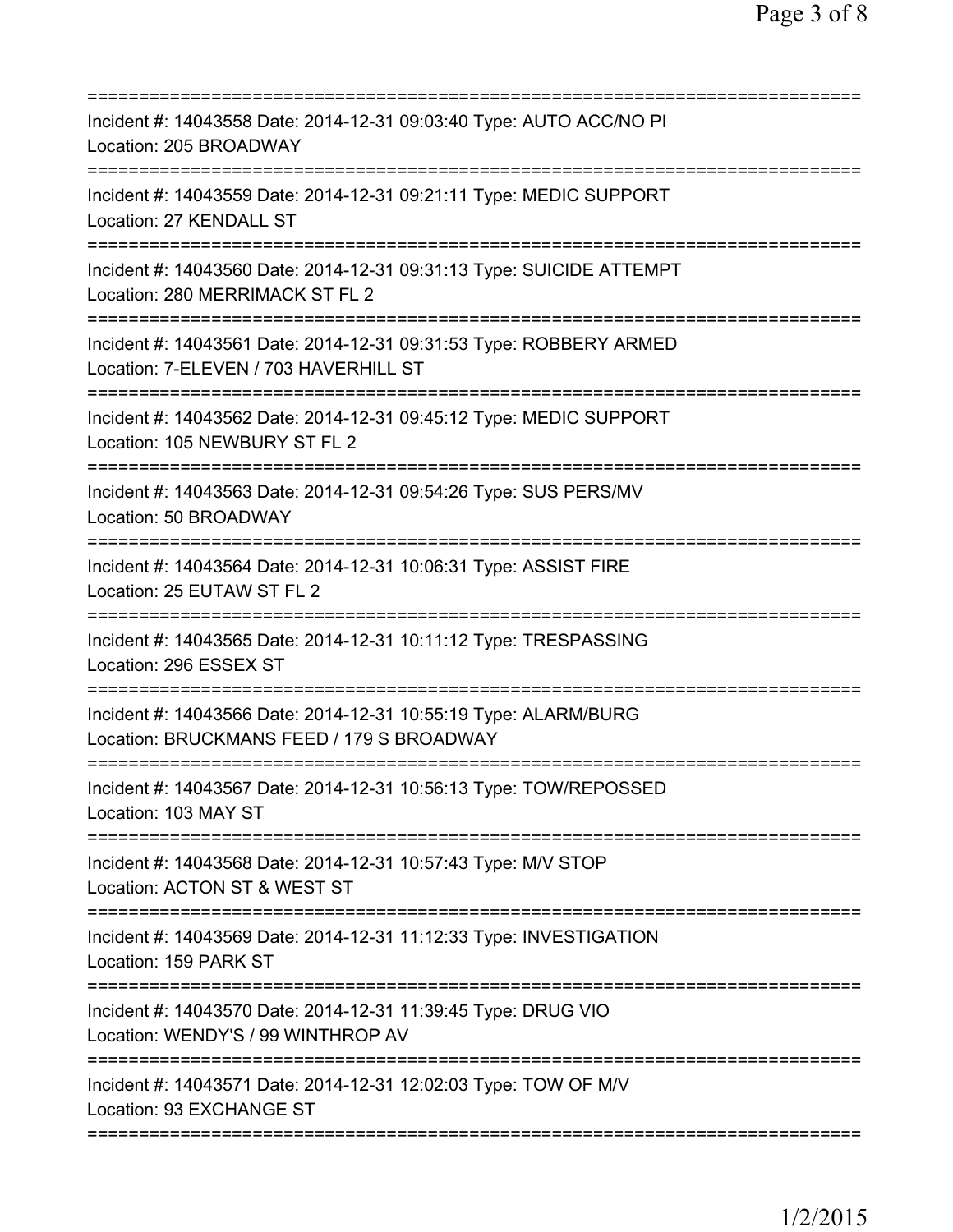| Incident #: 14043572 Date: 2014-12-31 12:14:26 Type: M/V STOP<br>Location: LAWRENCE ST & MAPLE ST                       |
|-------------------------------------------------------------------------------------------------------------------------|
| Incident #: 14043573 Date: 2014-12-31 12:17:31 Type: RECOV/STOL/MV<br>Location: 159 SARATOGA ST                         |
| Incident #: 14043574 Date: 2014-12-31 12:29:32 Type: AUTO ACC/PI<br>Location: 281 ESSEX ST                              |
| Incident #: 14043575 Date: 2014-12-31 12:31:04 Type: SHOPLIFTING<br>Location: 700 ESSEX ST                              |
| Incident #: 14043576 Date: 2014-12-31 12:32:13 Type: TOW OF M/V<br>Location: FITZ ST & LAWRENCE ST                      |
| Incident #: 14043577 Date: 2014-12-31 12:39:56 Type: LOST PROPERTY<br>Location: 84 WARREN ST                            |
| Incident #: 14043578 Date: 2014-12-31 12:44:59 Type: AUTO ACC/NO PI<br>Location: ESSEX ST & WINTER ST<br>:============= |
| Incident #: 14043579 Date: 2014-12-31 12:45:30 Type: DRUG VIO<br>Location: 495 S & RT. 114                              |
| Incident #: 14043580 Date: 2014-12-31 12:46:11 Type: ALARM/BURG<br>Location: 530 BROADWAY                               |
| Incident #: 14043581 Date: 2014-12-31 12:55:10 Type: SUS PERS/MV<br>Location: DORCHESTER ST & WINTHROP AV               |
| Incident #: 14043582 Date: 2014-12-31 13:01:17 Type: DISTURBANCE<br>Location: 201 BOXFORD ST FL 2                       |
| Incident #: 14043583 Date: 2014-12-31 13:16:48 Type: UNWANTEDGUEST<br>Location: 296 ESSEX ST                            |
| Incident #: 14043584 Date: 2014-12-31 13:18:52 Type: DOMESTIC/PAST<br>Location: WALK-IN / BROADWAY & ESSEX ST           |
| Incident #: 14043585 Date: 2014-12-31 13:27:34 Type: AUTO ACC/NO PI<br>Location: GARDEN ST & UNION ST                   |
| ========================<br>Incident #: 14043586 Date: 2014-12-31 13:40:46 Type: SUS PERS/MV                            |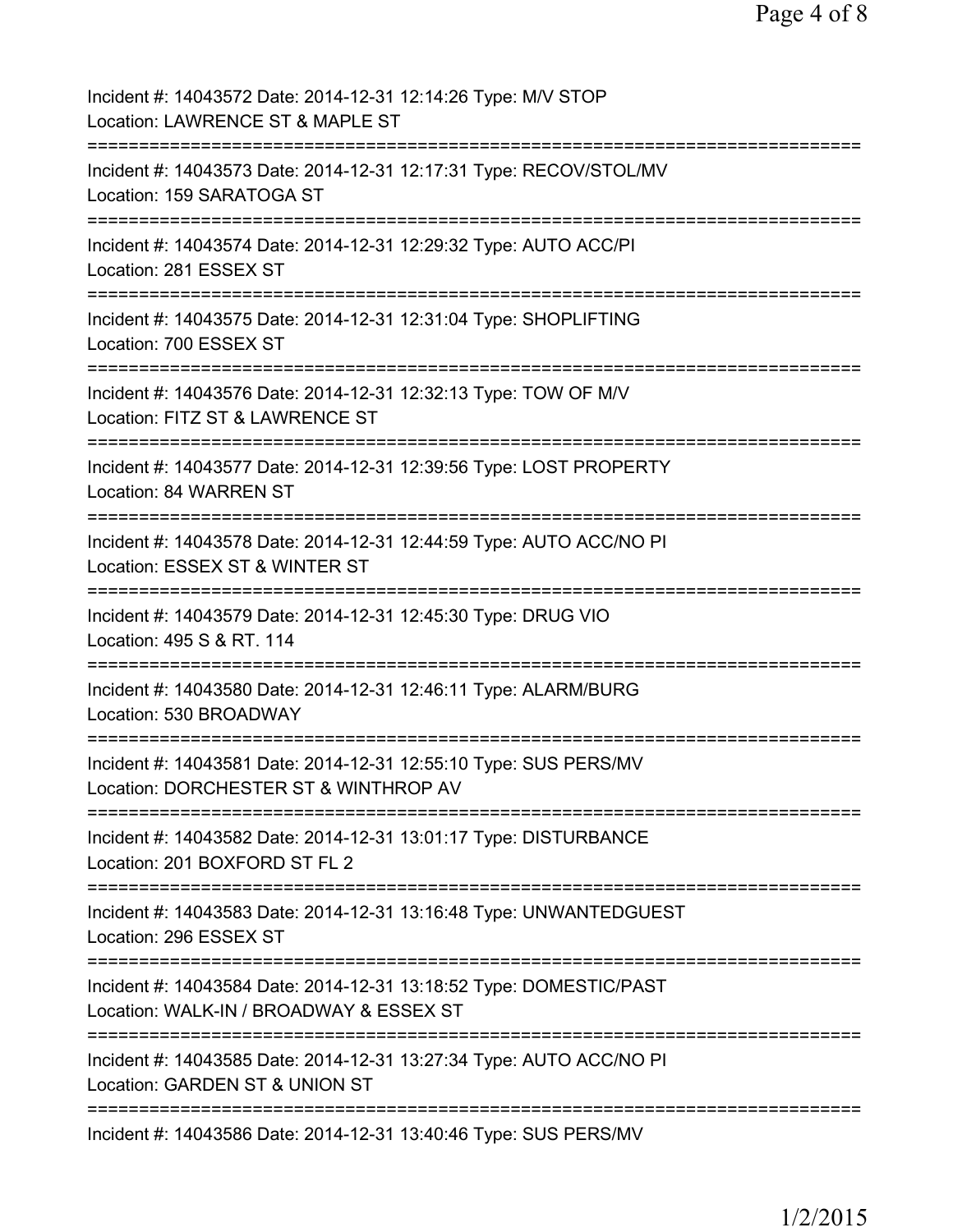| Location: 29 BERKELEY ST                                                                                                                           |
|----------------------------------------------------------------------------------------------------------------------------------------------------|
| Incident #: 14043587 Date: 2014-12-31 14:08:18 Type: ASSIST FIRE<br>Location: 351 BROADWAY                                                         |
| Incident #: 14043588 Date: 2014-12-31 14:29:40 Type: A&B D/W PAST<br>Location: WALK-IN / 265 LOWELL ST                                             |
| Incident #: 14043589 Date: 2014-12-31 14:40:56 Type: HARASSMENT<br>Location: BROADWAY & PARK ST<br>:================================               |
| Incident #: 14043590 Date: 2014-12-31 14:45:52 Type: ALARM/BURG<br>Location: IANNALFO RESD / 19 MARKET ST<br>===================================== |
| Incident #: 14043591 Date: 2014-12-31 14:49:32 Type: AUTO ACC/UNK PI<br>Location: MARSTON ST & STORROW ST<br>===============================       |
| Incident #: 14043592 Date: 2014-12-31 15:04:25 Type: ALARM/BURG<br>Location: 25 MARSTON ST                                                         |
| Incident #: 14043593 Date: 2014-12-31 15:13:49 Type: DISABLED MV<br>Location: MARKET ST & S UNION ST                                               |
| Incident #: 14043594 Date: 2014-12-31 15:17:29 Type: INVEST CONT<br>Location: FREDS AUTO REPAIR / 265 LOWELL ST                                    |
| ====================<br>Incident #: 14043595 Date: 2014-12-31 15:19:47 Type: SUS PERS/MV<br>Location: 16 MT AUBURN ST                              |
| Incident #: 14043596 Date: 2014-12-31 15:21:17 Type: TRESPASSING<br>Location: 187 LAWRENCE ST                                                      |
| Incident #: 14043597 Date: 2014-12-31 16:01:32 Type: TOW OF M/V<br>Location: BELMONT ST & AVON                                                     |
| Incident #: 14043598 Date: 2014-12-31 16:03:13 Type: TOW OF M/V<br>Location: 5 BIRCH ST                                                            |
| Incident #: 14043599 Date: 2014-12-31 16:14:19 Type: ALARM/BURG<br>Location: GLENN GARY CONTRACTING / 26 ISLAND ST                                 |
| Incident #: 14043600 Date: 2014-12-31 16:23:58 Type: KEEP PEACE<br>Location: 1 TREMONT ST                                                          |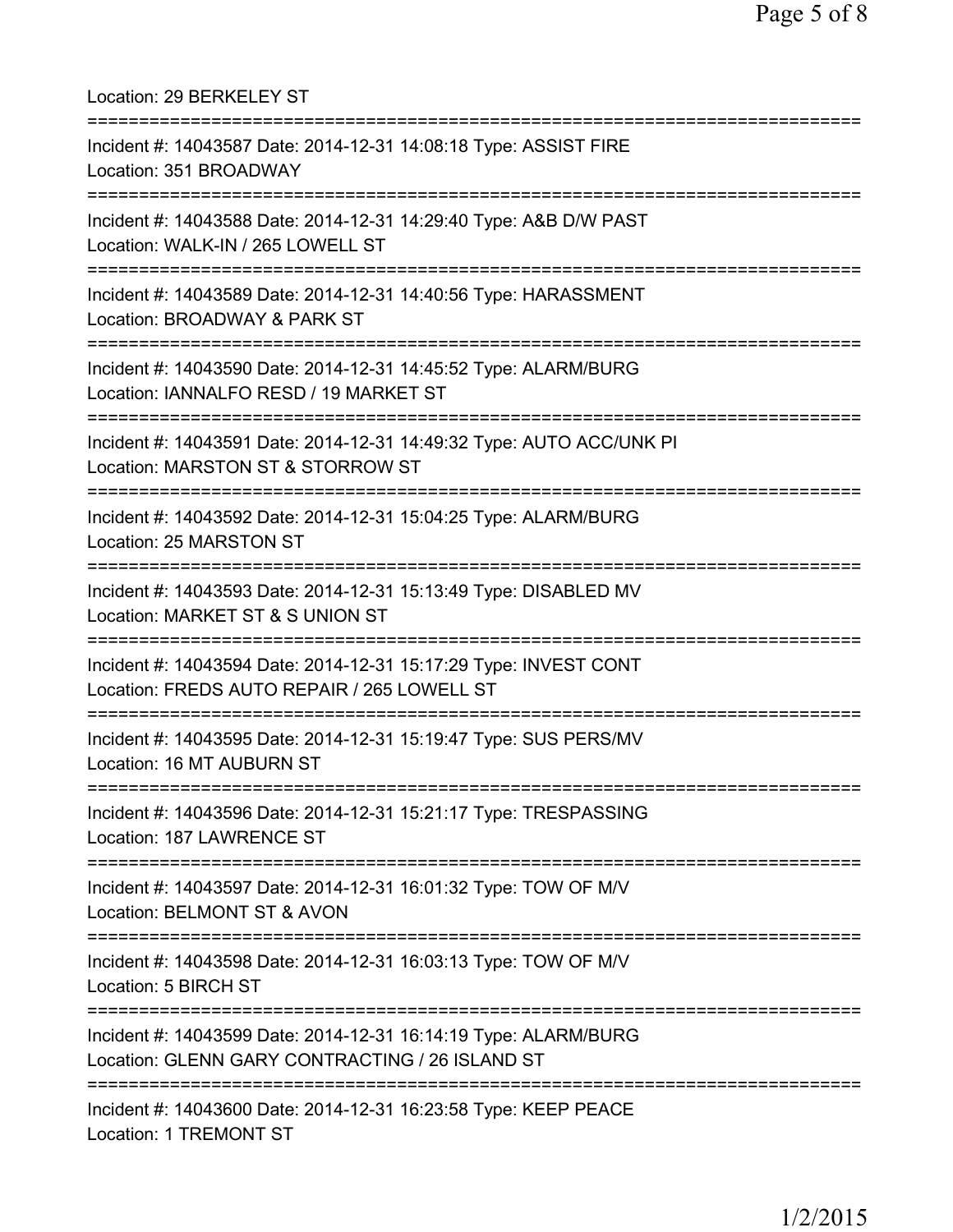| Incident #: 14043601 Date: 2014-12-31 16:28:49 Type: FRAUD<br>Location: 243 FERRY ST                                                                                |
|---------------------------------------------------------------------------------------------------------------------------------------------------------------------|
| Incident #: 14043602 Date: 2014-12-31 16:56:27 Type: DOMESTIC/PROG<br>Location: 381 CHESTNUT ST #100                                                                |
| Incident #: 14043603 Date: 2014-12-31 17:11:47 Type: ALARM/BURG<br>Location: COMMUNITY DAYCARE / 190 HAMPSHIRE ST                                                   |
| Incident #: 14043604 Date: 2014-12-31 17:13:42 Type: FIRE<br>Location: 1 GALE ST<br>==============                                                                  |
| Incident #: 14043605 Date: 2014-12-31 17:29:45 Type: ALARM/BURG<br>Location: CENTRAL CATHOLIC HIGH SCHOOL / 300 HAMPSHIRE ST<br>=================================== |
| Incident #: 14043606 Date: 2014-12-31 17:31:17 Type: ALARM/BURG<br>Location: 385 WATER ST                                                                           |
| Incident #: 14043607 Date: 2014-12-31 17:39:03 Type: M/V STOP<br>Location: BERKELEY ST & JACKSON ST                                                                 |
| Incident #: 14043608 Date: 2014-12-31 17:54:19 Type: AUTO ACC/PI<br>Location: BROADWAY & METHUEN ST                                                                 |
| Incident #: 14043609 Date: 2014-12-31 18:02:38 Type: TOW OF M/V<br>Location: 49 BEACON AV                                                                           |
| Incident #: 14043610 Date: 2014-12-31 18:18:47 Type: 911 HANG UP<br>Location: 36 HANCOCK ST FL 1<br>========================                                        |
| Incident #: 14043611 Date: 2014-12-31 18:54:36 Type: BUILDING CHK<br>Location: 35 KINGSTON ST                                                                       |
| Incident #: 14043612 Date: 2014-12-31 19:33:09 Type: M/V STOP<br><b>Location: CENTRAL BRIDGE</b>                                                                    |
| Incident #: 14043613 Date: 2014-12-31 20:00:12 Type: SPECIAL CHECK<br>Location: 71 NEWBURY ST                                                                       |
| Incident #: 14043614 Date: 2014-12-31 20:19:50 Type: M/V STOP<br>Location: 616 ESSEX ST                                                                             |
|                                                                                                                                                                     |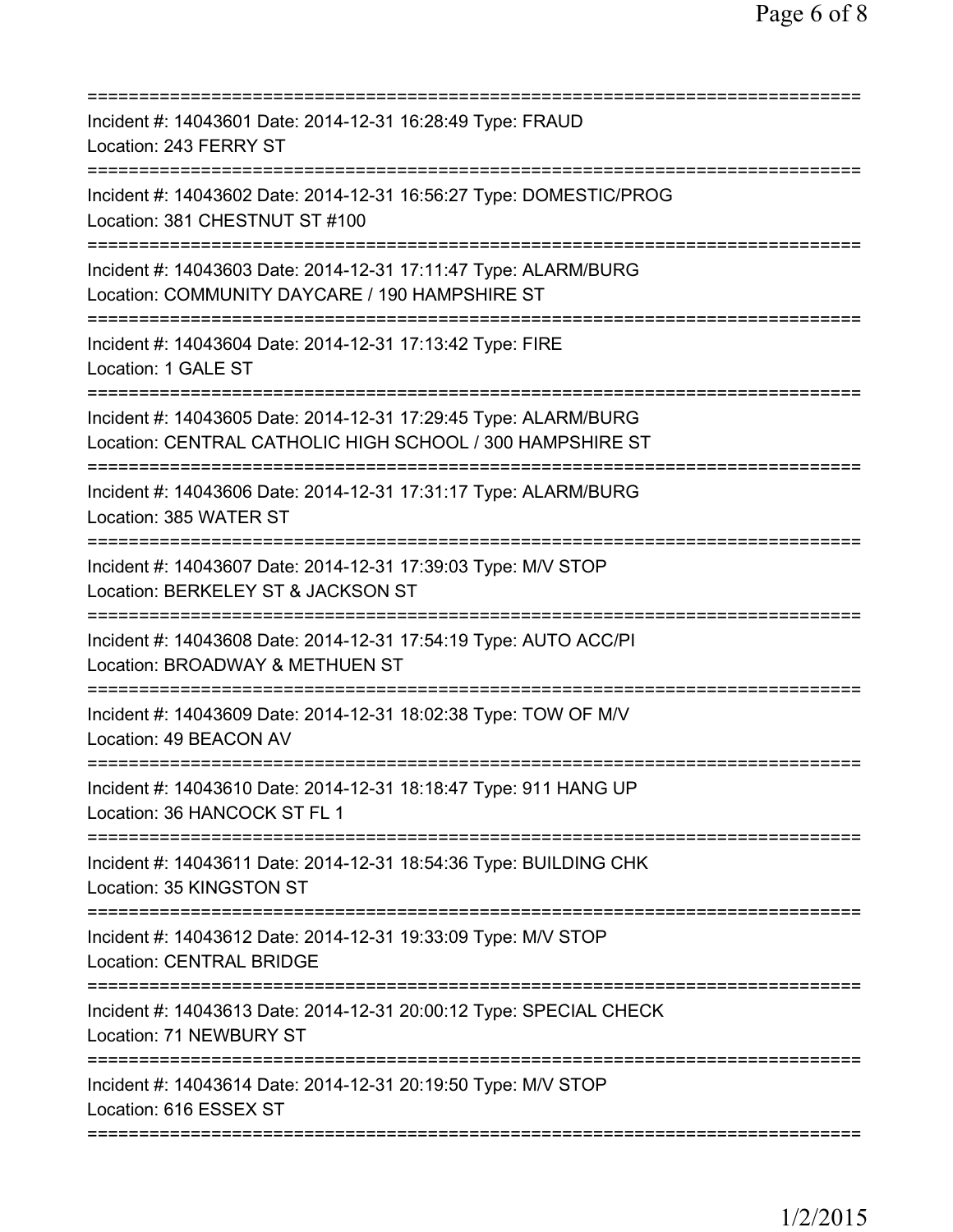| Incident #: 14043615 Date: 2014-12-31 20:36:06 Type: DISABLED MV<br>Location: 14 FLORAL ST                                                    |
|-----------------------------------------------------------------------------------------------------------------------------------------------|
| Incident #: 14043616 Date: 2014-12-31 20:47:36 Type: DOMESTIC/PROG<br>Location: 305 ERVING AV FL 2                                            |
| Incident #: 14043617 Date: 2014-12-31 21:31:51 Type: SPECIAL CHECK<br>Location: BAR ROCK / 170 BROADWAY                                       |
| Incident #: 14043618 Date: 2014-12-31 21:34:47 Type: SPECIAL CHECK<br>Location: BIG CITY BAR AND GRILLE / 65 MERRIMACK ST                     |
| Incident #: 14043619 Date: 2014-12-31 21:35:59 Type: SPECIAL CHECK<br>Location: MT VERNON LIQUORS / 421 S BROADWAY                            |
| Incident #: 14043620 Date: 2014-12-31 21:41:39 Type: NOISE ORD<br>Location: BROADWAY LIQUORS / 434 BROADWAY<br>;============================= |
| Incident #: 14043621 Date: 2014-12-31 21:46:41 Type: SPECIAL CHECK<br>Location: J BRIENS / 615 S UNION ST                                     |
| Incident #: 14043622 Date: 2014-12-31 21:57:42 Type: SPECIAL CHECK<br>Location: GIGANTE MARKET / 139 PARK ST                                  |
| Incident #: 14043623 Date: 2014-12-31 21:58:16 Type: MV/BLOCKING<br>Location: 101 FOSTER ST<br>---------------------                          |
| Incident #: 14043624 Date: 2014-12-31 22:06:46 Type: SPECIAL CHECK<br>Location: 80 JACKSON ST                                                 |
| Incident #: 14043625 Date: 2014-12-31 22:12:50 Type: MEDIC SUPPORT<br>Location: LAWRENCE ST & LEXINGTON ST                                    |
| Incident #: 14043626 Date: 2014-12-31 22:18:04 Type: SPECIAL CHECK<br>Location: TONY'S LIQUORS / 113 NEWBURY ST                               |
| Incident #: 14043627 Date: 2014-12-31 22:18:20 Type: KEEP PEACE<br>Location: 54 LAWRENCE ST                                                   |
| Incident #: 14043628 Date: 2014-12-31 22:28:58 Type: NOISE ORD<br>Location: 42 FAIRMONT ST #BASEMENT                                          |
| Incident #: 14043629 Date: 2014-12-31 22:29:12 Type: MV/BLOCKING                                                                              |